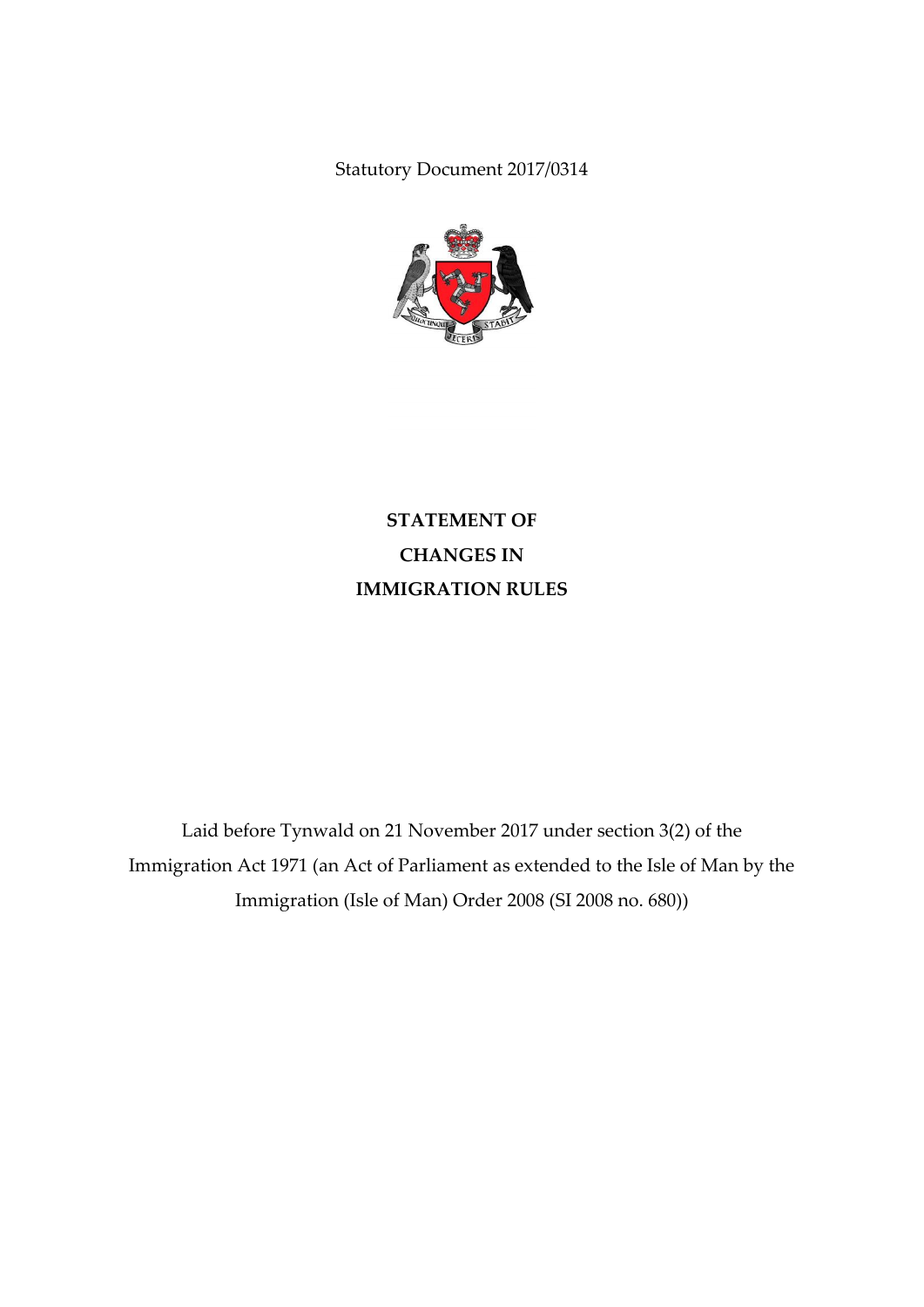The Council of Ministers has made the following changes to the Immigration Rules laid down by it as to the practice to be followed in the administration of the Immigration Act 1971<sup>1</sup> (of Parliament) as it has effect in the Isle of Man<sup>2</sup> for regulating entry into and the stay of persons in the Isle of Man and contained in the Statement laid before Tynwald on  $17^{\rm th}$  May 2005 $^{\rm 3}$ .

Changes set out in this statement take effect from 10 November 2017. However, in relation to those changes, if an application has been made for entry clearance, leave to enter or remain before 10 November 2017, the application will be decided in accordance with the Immigration Rules in force on 9 November 2017.

## **Changes to Part 6A**

**6A.1** Delete paragraph 245HF(c)(ii)(5).

1

<sup>1</sup> 1971 c. 77

<sup>&</sup>lt;sup>2</sup> See the Immigration (Isle of Man) Order 2008 (S.I. 2008 No 680)

<sup>3</sup> S.D. 62/05 amended by S.D.692/05, S.D. 442/06, S.D. 547/06, S.D. 781/06, S.D. 871/06, S.D. 124/07, S.D. 303/07, S.D. 534/07, S.D. 02/08, S.D. 500/08, GC 32/09, GC 35/09, GC 14/10, GC 26/10, GC 02/11, SD 518/11, SD 40/12, SD 0288/12, SD 0625/12, SD 0657/12, SD250/13, SD 302/13, SD 345/13 ,SD 2014/0004, SD 2014/0082, SD 2014/241, 2014/314 , 2014/324 and 2015/0265.